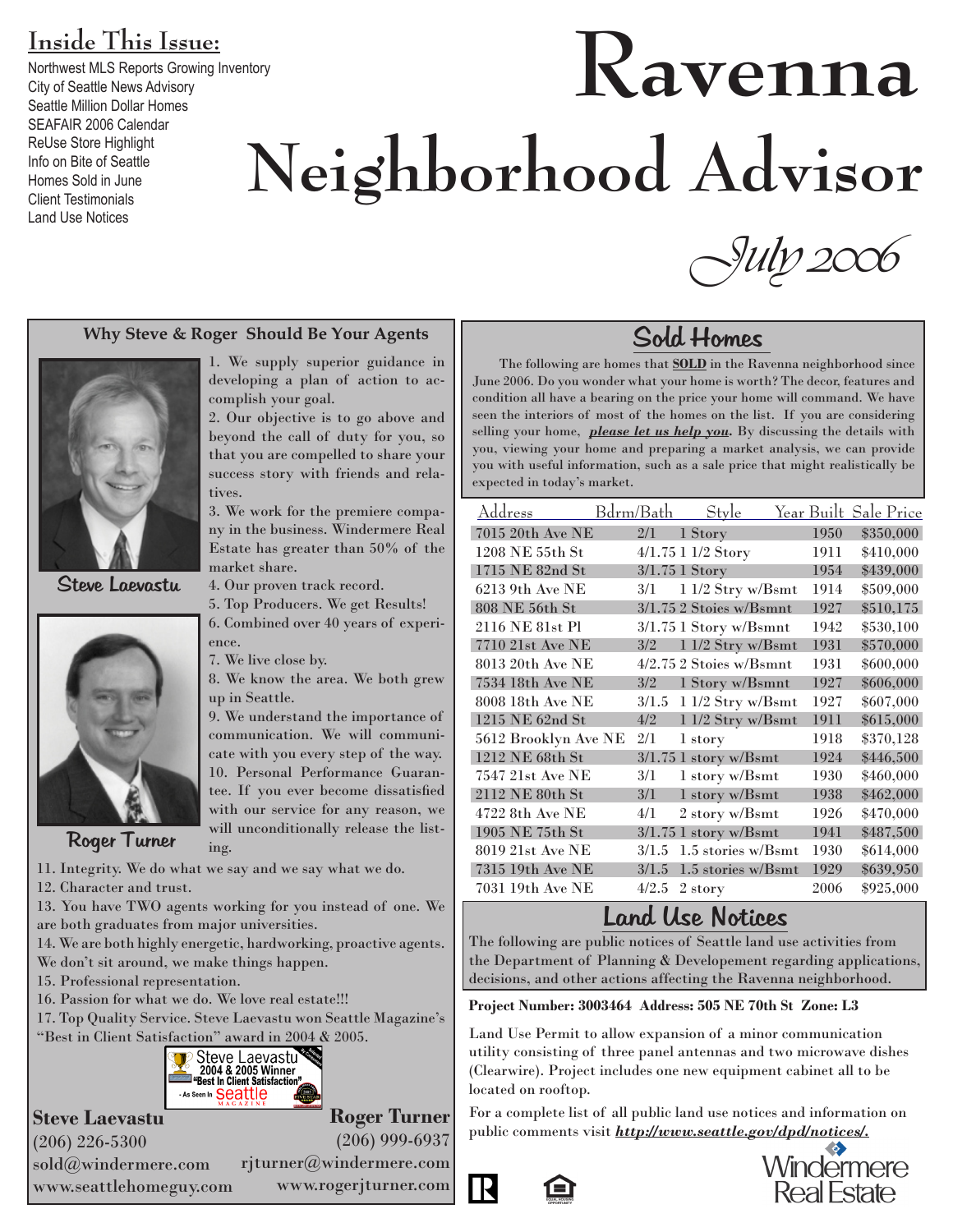### Seafair 2006 Summer Events

**SEAFAIR** is the largest community festival in the Pacific Northwest, and one of the top ten festivals in the United States. SEAFAIR is a veritable summer smorgasbord, a celebration offering something for nearly every taste and interest. Please visit the official website of SEAFAIR for more information and events schedule at *http://www.seafair.com*

#### **Chinatown SEAFAIR Parade** July 23rd

Multi-cultural event features colorful Chinese Girls Drill Team, fabulous 100-foot Chinese Dragon twisting and waving through the street, along with many other entertaining groups.

Parade Location: 10th Avenue and S. Jackson

### **SEAFAIR - Torchlight Parade**

<u>July 29th</u><br>Come and enjoy this annual parade that appeals to all ages and includes such highlights as the Seafair clowns and Seafair pirates, the foot stomping drill teams, illuminated floats, bass drum thumping bands, giant helium balloons, Miss SEAFAIR, the Seattle Police Motorcycle Drill Team and much, much more . Get there early to reserve your spot.

Parade Route: Begins at Seattle Center and continues south down Fourth Avenue to Second Avenue and King Street. Parade begins at 7:30pm

#### **SEAFAIR - Fleet Arrival**

#### August 6th

SEAFAIR is a maritime festival. Since its beginning in 1950, a strong relationship has existed between Seafair, the U.S. Navy, and the U.S. Coast Guard. Every summer, a parade of ships and thousands of sailors are welcomed to join in the celebration. This year, they arrive on August 4th at Seattle's waterfront aboard a dozen vessels continuing this rich tradition. The public is invited to take part in this annual event and free tours of the ships are offered.

#### **Chevrolet Cup Unlimited Hydroplane Race at SEAFAIR**

 August 4th - August 6th SEAFAIR celebrates with its annual hydroplane racing on Lake Washington, and this has been some of the best racing in history. Seafair evokes images of roaring water crafts barely skimming the surface of the water leaving only their signature "rooster-tails" in their wake as they tear around the course. The Unlimited Hydroplanes can travel at speeds of 200 mph and the race course is only 2.5 miles in length.

Location: Southwest Lake Washington, Stan Sayres Pit Area near Genesee Park. Gates open at 8:00am, Racing starts at

10:00am

Admission: Free/Friday, 12 and under and active military, \$20/Saturday, \$25/Sunday

### Northwest MLS Reports Growing Inventory

#### *Rising Prices and Highest Sales Volume in 8 Months*

KIRKLAND, Wash. ( June 6, 2006) – Expanding inventory should please many househunters -- unless they're hoping to find a home close to urban job centers. Competition in those areas is still intense, according to brokers and the latest report from the Northwest Multiple Listing Service. Other indicators tracked by the multiple listing service show an uptick in pending sales (offers made and accepted, but not yet closed) and prices.

The MLS report for May reflects a hefty gain in the number of active listings compared to the same month a year ago (27,660 versus 21,499). The snapshot at month's end shows inventory of single family homes and condominiums is up 18.3 percent across the seventeen counties served by NWMLS. In King County, however, the increase in active listings was less than 8.4 percent, with several Seattle- and Eastside-area neighborhoods reporting sharp declines.

 Members reported 10,817 pending sales during May, outgaining the previous month by 1,115 transactions for an increase of 11.5 percent. Last month's total lagged the record-setting volumes of a year ago when there were 10,973 pending sales (a difference of about 5.9 percent), but it was the highest number of pending sales since August 2005 when members notched 11,546 pending sales.

 Prices system-wide jumped 13.7 percent from a year ago, with every county registering a double-digit increase. For last month's completed transactions of single family homes and condominiums, the median sales price was \$302,500. A year ago it was \$266,000. In King County, the median selling price rose from the year-ago figure of \$329,389 to \$385,000 (up 16.9 percent). Those prices include single family homes and condominiums. For single family homes only (excluding condominiums) the median sales price was \$427,950. That's up 15.5 percent from the year-ago price of \$370,500. Condo prices in King County increased almost 17.9 percent, rising from the year-ago figure of \$209,145 to \$246,500.

 Despite rising costs of gas, traffic at open houses remains strong, according to Beeson. Buyers are tending to preview homes online before visiting in person, he observed. Both buyers and sellers remain optimistic about real estate ownership, although he said some sellers are becoming anxious if their home doesn't sell quickly. "Nervous buyers need to relax and pay attention to the advice of their agents," which he said may mean adjusting the price and more thorough cleaning and de-cluttering.

 Lennox Scott anticipates strong activity through 2006. "While sales are down slightly compared to last year, the key economic indicators are in alignment and will continue to sustain a healthy housing market despite higher interest rates," he stated.

### City of Seattle News Advisory

#### Mayor Nickels Awards over \$190,000 to Neighborhood Projects

SEATTLE — Mayor Nickels announced funding for 17 neighborhood projects through the Department of Neighborhoods' Matching Fund. This season's awards include projects from all over the city and range from park, playground and street improvements to art projects and community building.

"These awards show the great spirit of community that is alive and thriving in each of our neighborhoods," said Mayor Nickels. "These groups and their projects are ac- complishing great things for their neighborhoods."

mitted to building a better community by matching public funds with locally raised money, donated materials, and volunteer labor. The 17 awards totaling \$190,859 range from \$1,550 to \$15,000. In addition to the city's contribution to the proj- ects, the communities will "match" the city's dollars with local resources valued at \$238,821.

"The people who carry out these projects make a huge difference for their neighbor- hoods and our city. Their work creates a more livable Seattle by improving our parks, making our streets safer and providing art for everyone to experience and enjoy." said Councilmember Sally Clark.

Bernie Matsuno, Acting Director of Neighborhoods, said, "We have a great mix of projects from all over the city. They include design and planning, playground renova- tions in time for summer, and public art projects."

The Small and Simple Projects Fund is one of four components of the Neighborhood Matching Fund, and provides awards \$15,000 and under to support community driven projects that take up to six months to complete. Seattle neighborhoods have completed more than 2500 projects in the last 16 years using as little as \$100 and as much \$100,000 from the Neighborhood Matching Fund.

Get the mayor's inside view on initiatives to promote transportation, public safety, economic opportunity and healthy communities by signing up for The Nickels Newsletter at *http://www.seattle.gov/mayor/newsletter\_signup.htm.*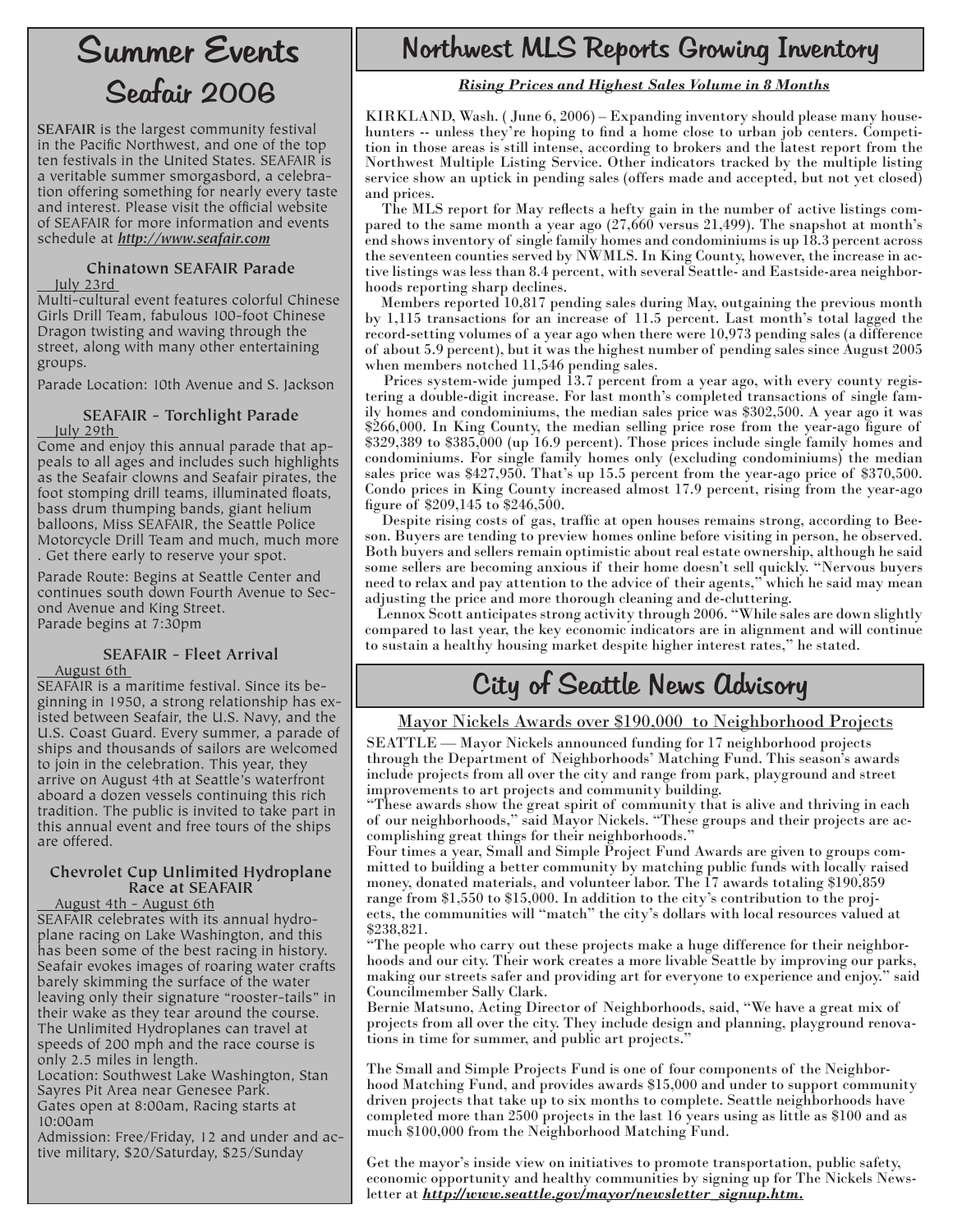### Seattle Million Dollar Homes Summer Events

What kind of a house can you buy in North Seattle for \$1,000,000? Well, there were 70 sales in North Seattle for over \$1,000,000 in the year 2005. So far thru June 30th 2006 there have been 32 sales for over \$1,000,000.

| <b>NEIGHBORHOOD</b>        | # of 1M sales in 2005 | # of 1M sales in 2006 |
|----------------------------|-----------------------|-----------------------|
| <b>Ballard</b>             | 3                     | 3                     |
| <b>Blue Ridge</b>          |                       |                       |
| <b>Broadview</b>           | 3                     |                       |
| <b>Cedar Park</b>          |                       |                       |
| <b>Green Lake</b>          | 3                     | 9.                    |
| <b>Haller Lake</b>         |                       |                       |
| Inverness                  | 5                     |                       |
| Laurelhurst                | 27                    | 13                    |
| Matthews Beach             |                       |                       |
| North Beach                |                       | 2                     |
| Sand Point Country Club    | 2                     |                       |
| View Ridge-Hawthorne Hills | $\mathfrak{D}$        |                       |
| Wallingford                |                       |                       |
| Windermere                 |                       |                       |

In 2005 fifteen of the sales were on the west side of interstate 5 and 55 sales were on the east side of interstate 5. Laurelhurst had the most sales with 27 followed by Cedar Park and Matthews Beach with 7 each.

The most expensive home that sold in Ravenna in 2005 was a home that sold for \$845,000. The home was built in 1908 but had an extensive remodel. According to king county tax records the home has 2,830 square feet and the lot is 4,212 square feet. The most expensive home that has sold so far in Ravenna in 2006 is a home that sold for \$942,390. The home was built in 2005. The home has 3,640 square feet. The lot size is 6,120 square feet.

So far in 2006, there have been 32 sales for over \$1,000,000 in North Seattle. The most expensive being a home in Laurelhurst that sold for \$4,250,000.

So what can you get for \$1,000,0000? There is no definitive answer, since homes come in different styles, sizes and with different amenities. However the following is a general synopsis!

**View Ridge –** Hawthorne Hills: A home on top of the ridge with a spectacular view that is nicely updated inside with apprx. 3,200 square feet

**Laurelhurst-** A tudor from the 1920's loaded with charm. Territorial view with apprx 3,000 square feet

**Matthews Beach-** A new or newer home with spectacular views of the lake. Approximately 3,500 square feet

**Windermere-** A 1950's style home. Approximately 3,000 square feet.

**Cedar Park-** A new home with approximately 4,000 square feet. Some view of Lake Washington.

**Green Lake-** A newer home on a 5,000 square foot lot. The home is about 3,500 square feet with a view of Green Lake.

**Ballard/Sunset Hill-** 1920's craftsman that has been nicely restored/updated. Nice views of Puget Sound. Apprx 3,500 square feet

**North Beach-** A new home with apprx 3,700 square feet. Nice views of Puget Sound



## Seafair 2006 continued...

**SEAFAIR - Air Show**

 August 4th - August 6th The SEAFAIR Air Show brings the most fascinating and exciting high-flying acts to the skies of Seattle. It's not just jets, however, that will dazzle crowds around Lake Washington. Aerobatic planes, helicopters and biplanes will also be featured in the area's most spectacular air show. The U.S. Navy Blue Angels are the highlight and cornerstone of a program that has several military demonstrations. The precision and creativity of the six pilots make the group one of the most recognized in the sky. The Blue Angels perform from 12:00pm-12:45pm each day.

### Bite of Seattle

Out of the dozens of festivals and special events held at Seattle Center each year, the Bite of Seattle ranks among the most popular. Food is not the only attraction; you'll also be able to enjoy live music, cooking demonstrations, and family-friendly entertainment. Visitors to "The Bite" have the opportunity to indulge in tasty treats of all kinds, including entrees, desserts, fruit drinks, microbrews, and wine. You'll be able to sample a variety of different ethnic foods, including Thai, German, Greek, Filipino, French, Russian, and Hawaiian. Many of the food booths offer "\$2.00 Tastes," small portions that allow you to sample different items without busting your stomach, or your wallet. Prices on entrees and combination plates can be up to \$5.00.

**July 22 - 24, 2005** at the Seattle Center *http://www.biteofseattle.com* 

### Farmers Markets

Seattle Neighborhood Farmers Markets bring Washington State farmers into the city to sell their farm fresh produce. By providing directsale opportunities for local farmers, in-city farmers markets ensure that farmers continue farming our precious rural farmlands, keeping them economically viable and intact.

**Fremont** - Sundays, 10 a.m.-5 p.m. **Ballard** - Sundays,10 a.m. - 4 p.m. **Broadway** – Sundays, 11am-3pm **Columbia City** – Wednesdays, 3-7pm **Lake City** – Thursdays, 3-7pm **Magnolia** - Saturdays, 10-2pm **U. District** – Saturdays, 9am-2pm **West Seattle** – Sundays, 10am-2pm

*http://www.seattlefarmersmarkets.org http://www.fremontmarket.com*